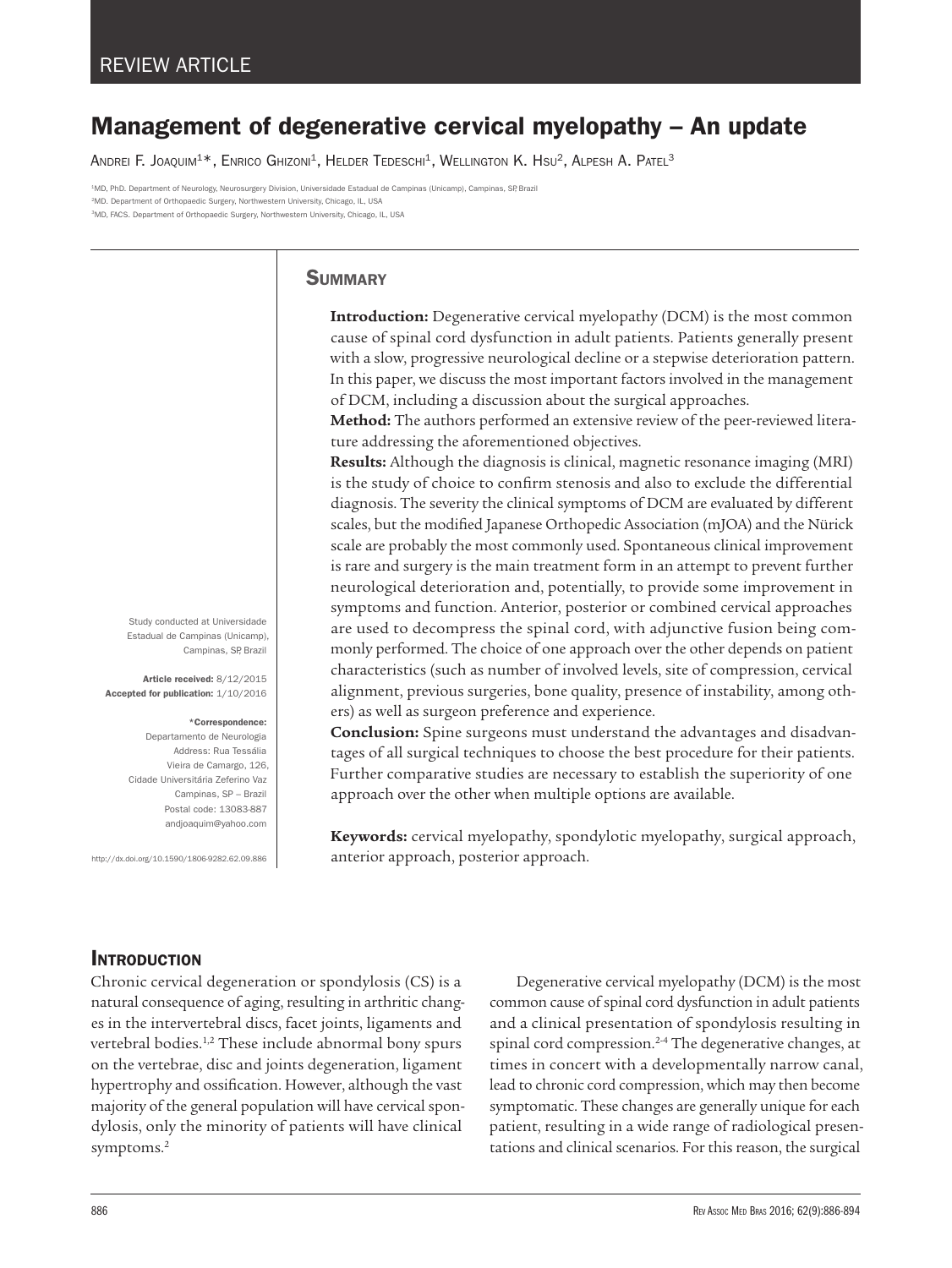approach is generally individualized according to many factors involved in each case and surgeon's experience.<sup>5</sup>

In this paper, we discuss the most important factors involved in the surgical management of DCM, including the approaches.

# **NATURAL HISTORY**

The clinical history of patients is quite variable, similarly to its radiological presentation.<sup>2</sup> Some patients may present with a slow and progressive neurological decline, whereas others may have a stepwise pattern with periods of quiescent disease prior to deterioration.<sup>2,5,6</sup> An acute presentation is not common, with exception for cervical trauma or acute disc herniation.2

It is well known that patients with symptoms will be unlikely to improve without surgical treatment. Non operative management techniques, while utilized to address concurrent neck pain, do not improve the underlying disease state of compression, demyelination, macro and micro-vascular architecture changes, neuronal and oligodendrocyte apoptosis and destruction of the bloodspinal cord barrier. Under chronic pressure, necrosis of white and gray matter ensues in the cervical spinal cord.<sup>2,6</sup> Finally, almost all patients untreated surgically will worsen and, in some reports, over 50% will progress to severe clinical disability.7-10

## Clinical presentation

Physical examination of a DCM patient may include at least one long-tract sign localized to the cervical spinal cord (Babinski, Oppenheim and Hoffman signs, clonus, hyperreflexia, crossed abductor sign, coordination impairment and gait dysfunction). Symptomatically, patients can complain of tingling and numbness in the arms and hands, muscle weakness, gait difficulty, neck and arm pain, loss of coordination, heavy feelings in the legs, and deterioration in fine motor skills (such as buttoning a

shirt).<sup>11</sup> Neck pain and stiffness are also common, with restriction to movements. Finally, some patients may uncommonly present with bladder dysfunction.

The two most common systems used to evaluate the severity of DCM are the Nürick grade system (Table 1) and the Japanese Orthopedic Association (JOA).12,13 Of note, a modified version of the JOA has been proposed and validated for western cultures (Table 2).<sup>14</sup>

The JOA scale is an objecting assessment scale of the severity of DCM.<sup>12</sup> It is based on six domain scores: 1) Motor dysfunction of the upper extremities; 2) Motor dysfunction of the lower extremities; 3) Sensory dysfunction in the upper extremities; 4) Sensory function in the trunk; 5) Sensory function in the lower extremities and 6) Bladder function.

The JOA score can range from 0 to a maximum of 17 points. Yonenobu et al. defined the myelopathy as mild if the JOA is larger than 12, moderate from 9 to 13 and severe when the JOA is less than 9 points.<sup>15</sup>

A modified JOA score, which improves applicability towards Western cultures, replaces the use of chopsticks with a spoon to evaluate motor function in the upper extremities, assessing only motor dysfunction in the upper and lower extremities, sensory function in the upper extremities and bladder function, excluding sensory function in the trunk and lower extremities (four domain scores).<sup>14</sup> Each one of the four scales varies, respectively, from 0 to 5, 7, 3 and 3, ranging from 0 to 18 points. Fehlings et al. proposed classifying the severity of the myelopathy using the mJOA as mild (15 or more), moderate (12 to 14) and severe (less than 12).<sup>16</sup> Of note, a score of 17 in the JOA scale or 18 in the mJOA scale reflects a normal neurological function.

Finally, Kato et al. performed a prospective multicenter study and reported that the both JOA and the mJOA have a good correlation, but it was not ideal to use them interchangeably.17

| <b>TABLE 1</b> The Nürick grade system – Six grades of severity based on "difficulty in walking". |                                                                                                                                  |  |
|---------------------------------------------------------------------------------------------------|----------------------------------------------------------------------------------------------------------------------------------|--|
| Grade                                                                                             | Characteristics                                                                                                                  |  |
|                                                                                                   | signs or symptoms of root involvement but without evidence of spinal cord disease                                                |  |
|                                                                                                   | signs of spinal cord disease but no difficulty in walking                                                                        |  |
|                                                                                                   | slight difficulty in walking which does not prevent full-time employment                                                         |  |
|                                                                                                   | difficulty in walking which prevented full time employment or the ability to do all housework, but which was not so severe as to |  |
|                                                                                                   | require someone else's help to walk                                                                                              |  |
|                                                                                                   | to walk only with someone else's help or with the aid of a frame                                                                 |  |
|                                                                                                   | chair-bound or bedridden                                                                                                         |  |

#### **TABLE 1** The Nürick grade system - Six grades of severity based on "difficulty in walking".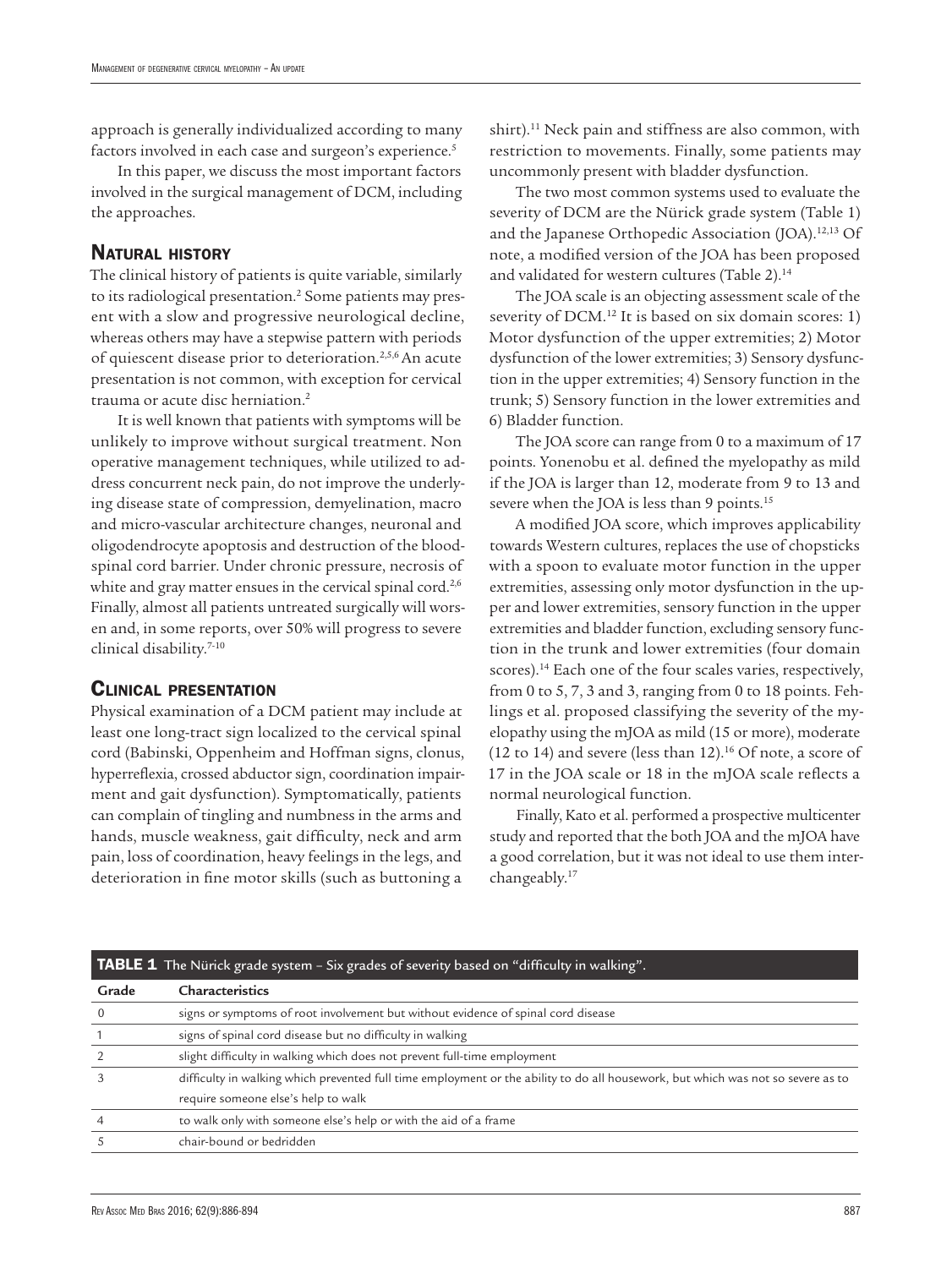| <b>IABLE 2</b> The modified JOA scoring system for evaluating the severity of DCM. |                                                                                  |  |
|------------------------------------------------------------------------------------|----------------------------------------------------------------------------------|--|
| Score                                                                              | Description                                                                      |  |
| Motor dysfunction of upper extremity                                               |                                                                                  |  |
| $\mathbf 0$                                                                        | Unable to move hands                                                             |  |
| 1                                                                                  | Unable to eat with a spoon but able to move hands                                |  |
| $\overline{2}$                                                                     | Unable to button shirt but able to eat with a spoon                              |  |
| 3                                                                                  | Able to button shirt with great difficulty                                       |  |
| $\overline{4}$                                                                     | Able to button shirt with slight difficulty                                      |  |
| 5                                                                                  | No dysfunction                                                                   |  |
| Motor dysfunction of lower extremity                                               |                                                                                  |  |
| $\mathbf 0$                                                                        | Complete loss of motor and sensory function                                      |  |
| 1                                                                                  | Sensory preservation without ability to move legs                                |  |
| 2                                                                                  | Able to move legs but unable to walk                                             |  |
| 3                                                                                  | Able to walk on flat floor with a walking aid (cane or crutch)                   |  |
| 4                                                                                  | Able to walk up- and/or downstairs w/aid of a handrail                           |  |
| 5                                                                                  | Moderate-to-significant lack of stability but able to walk up- and/or downstairs |  |
|                                                                                    | without handrail                                                                 |  |
| 6                                                                                  | Mild lack of stability but able to walk unaided with smooth reciprocation        |  |
| 7                                                                                  | No dysfunction                                                                   |  |
| Sensory dysfunction                                                                |                                                                                  |  |
| $\mathbf 0$                                                                        | Complete loss of hand sensation                                                  |  |
| 1                                                                                  | Severe sensory loss or pain                                                      |  |
| $\overline{2}$                                                                     | Mild sensory loss                                                                |  |
| 3                                                                                  | No sensory loss                                                                  |  |
| Sphincter dysfunction                                                              |                                                                                  |  |
| $\mathbf 0$                                                                        | Unable to micturate voluntarily                                                  |  |
| 1                                                                                  | Marked difficulty in micturition                                                 |  |
| 2                                                                                  | Mild-to-moderate difficulty in micturition                                       |  |
| 3                                                                                  | Normal micturition                                                               |  |
|                                                                                    |                                                                                  |  |

#### TABLE 2 The modified JOA scoring system for evaluating the severity of DCM.

# **ADDITIONAL WORK-UP**

#### Plain radiographies

Initial investigation of DCM is based on simple plain cervical radiographs, including flexion-extension exams to detect occult instability.<sup>18</sup> CS is characterized by osteophyte formation, loss of cervical disc space, loss of normal cervical alignment, uncovertebral and facet joints hypertrophy.

The Pavlov ratio is measured based on simple plain cervical radiographies to estimate congenital narrowing of the spinal canal, a major risk of DCM.19,20 Using the lateral incidence, the spinal canal / vertebral body ratio is determined  $(a/b)$ , where "a" is the distance from the posterior surface of the vertebral body to the nearest point of the spinal laminar line and "b" is defined as the midpoint between the anterior surface and the posterior surface of the vertebral body. A normal Pavlov ratio is about 1.0, whereas < 0.8 suggests congenital cervical stenosis, and spondylotic compression occurs when < 0.4. Although the ratio is useful for screening, further radiological investigation is needed when the ratio is < 0.8, as large vertebral bodies may skew the final ratio and yield false positive results.21

Also useful information obtained with plain cervical radiography is the mean value of the spinal canal in the antero-posterior (AP) diameter. In normal adult males, the mean value of the AP diameter of the spinal canal measured on lateral cervical radiograph is 17 to 18 mm at C3-5 and 12 to 14 mm at C6-7. Severe cervical stenosis is presumed when the diameter is less than 10 mm in the lower cervical spine and 10 to 13 in the upper cervical spine.<sup>22</sup>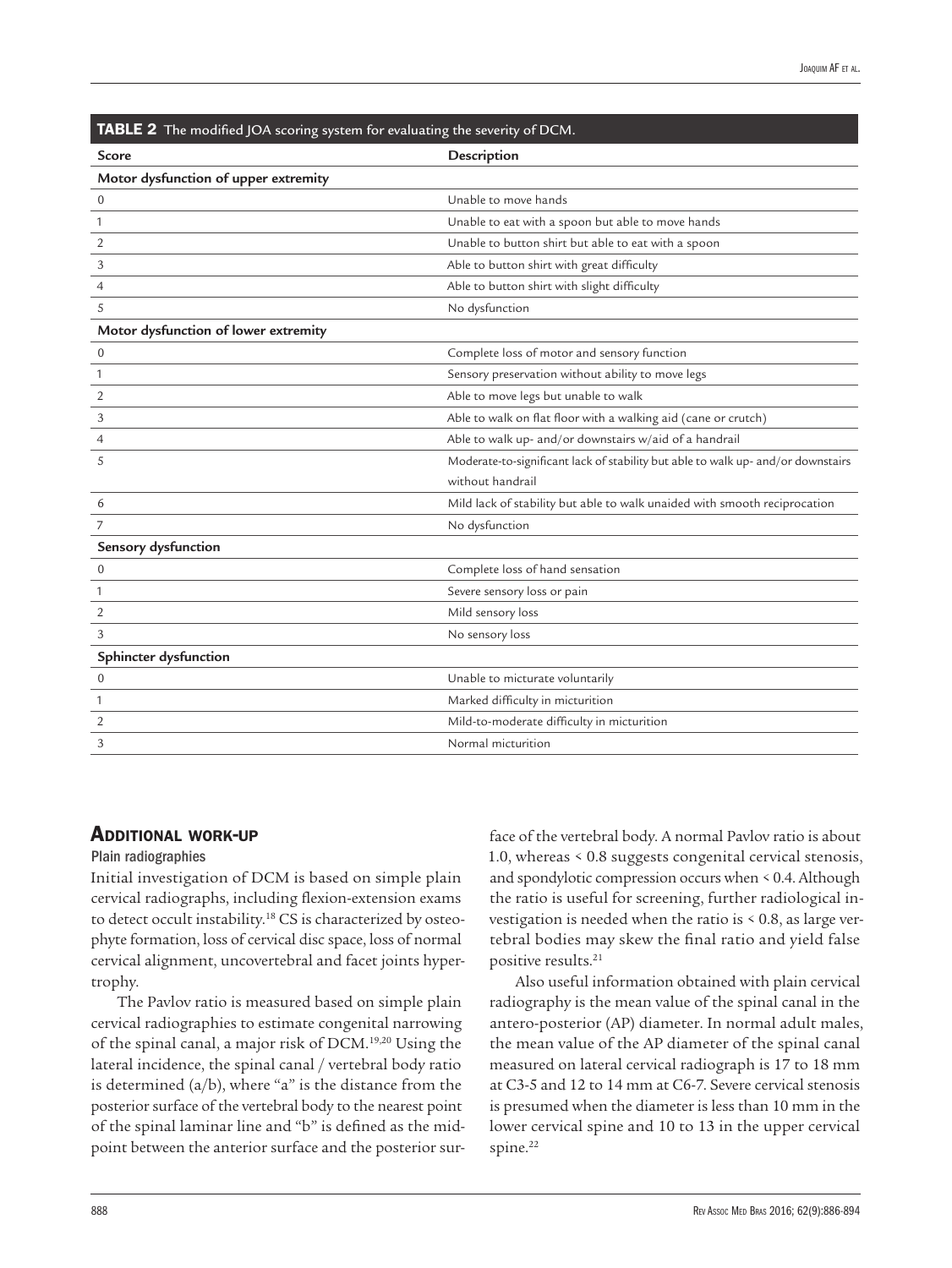Additionally, in cases where cervical deformity is present, measuring the C2-7 sagittal vertical axis (SVA) is important for outcome purposes. The horizontal distance from two plumb lines, one from the mid-vertebral body of C2 and the second from the posterior superior corner of the C7 vertebral body, greater than 4 cm postoperatively is associated with poor neck disability scores.<sup>18</sup>

Finally, 36 inch long cassette X-rays may be useful for assessment of global sagittal balance in patients with severe cervical deformity and concordant thoracolumbar deformity and dynamic flexion-extension x-rays are also used for detecting segmental instability and also assessment of cervical flexibility.18

#### Magnetic resonance imaging

Magnetic resonance imaging (MRI) is the modality of choice to evaluate the neural elements, with multiplanar images and a high accuracy in detecting spinal cord compression secondary to degenerative changes. It is the gold standard modality for confirming the diagnosis of DCM. In addition to diagnosis, MRI can provide prognostic information: patients with high T2 signal intensity and concomitant a low T1 signal intensity in the spinal cord generally have unfavorable outcomes. Some new studies using new MRI techniques, such as diffusion tensor imaging (DTI) and fiber tractography can demonstrate spinal cord changes and DCM earlier than conventional sequences.<sup>23</sup>

#### CT scan

Conventional CT scan can demonstrate a small diameter of the spinal canal, osteophytes and degenerative changes but has a poor visualization of the spinal cord. It provides detailed information of the bone anatomy, with superiority when compared to X-rays and even MRI.<sup>24</sup> CT scan is important for surgical planning when spinal instrumentation will be required for preoperative anatomical study including that of the upper cervical spine.

In patients with contra-indications for an MRI study or those with previous surgeries and spinal instrumentation that may affect image quality, CT myelography can demonstrate indirect cord and nerve root compression.<sup>24,25</sup> CT myelography can also be used for calculating the compression ratio, a relationship between the smallest sagittal diameter of the spinal canal / transverse diameter x 100 (%). A compression rate of less than 0.4 correlates with clinical evidence of DCM and with a less favorable clinical outcome. By this reasons, some authors proposed that surgery should be indicated before this degree of deformation occurs into the spinal cord.<sup>26</sup>

#### Electromyography

Although limited in the assessment myelopathy, electromyography (EMG) may demonstrate radiculopathy.27 It is, however, most useful in assessing differential diagnoses, such as motor neuron diseases (such as amyotrophic lateral sclerosis) and peripheral neuropathy. Additionally, EMG may offer some prognostic information: patients without myelopathy (mJOA scale of 18 or normal) but with severe stenosis and abnormal findings on the EMG have been shown in one study to eventually develop symptomatic DCM.26

Somatosensory and motor evoked potential (SSEP and MEP) In patients with cervical cord compression, the somatosensory evoked potential (SSEP) are delayed or have low amplitude.26 Cortical motor evoked potential (MEP) are more sensitive than SSEP in assessing early spinal cord dysfunction.28 Bednarik et al. demonstrated that patients with cervical stenosis without clinical myelopathy who had abnormal SSEP had statistically more chances of developed DCM than those with normal SSEP, suggesting a predictable importance of this exam.26

## Normal cervical alignment

Assessment of cervical alignment is important for planning surgical treatment in DCM. The normal cervical lordosis between C2 to C7 range from 20 to 35 degrees, but these measures depends on patient's population, age, radiological modality, etc.29 Benzel et al. proposed that cervical kyphosis can be diagnosed if any vertebra from C3 to C6 crosses a line drawn from the posteroinferior aspect of the body of C2 in the midsagittal plane to the posteroinferior aspect of the body of C7.30 Maintenance of cervical alignment is important, once it is associated with patient's outcome.

Lastly, in the cervical spine, about two thirds of the weight-bearing axis lies posterior to the vertebral bodies in the posterior column.<sup>30</sup> This emphasizes the importance of the integrity of the posterior ligamentous and bony structures in the maintenance of cervical alignment.

## Differential diagnosis

Differential diagnosis of DCM may include:<sup>31</sup> primary spinal cord tumors; syringomyelia; extramedullary lesions (primary tumors, metastases); congenital myelopathies; normal pressure hydrocephalus; spinal cord infarction or infection; bilateral carpal tunnel syndrome; neurological diseases (amyotrophic lateral sclerosis, myasthenia gravis, multiple sclerosis, etc)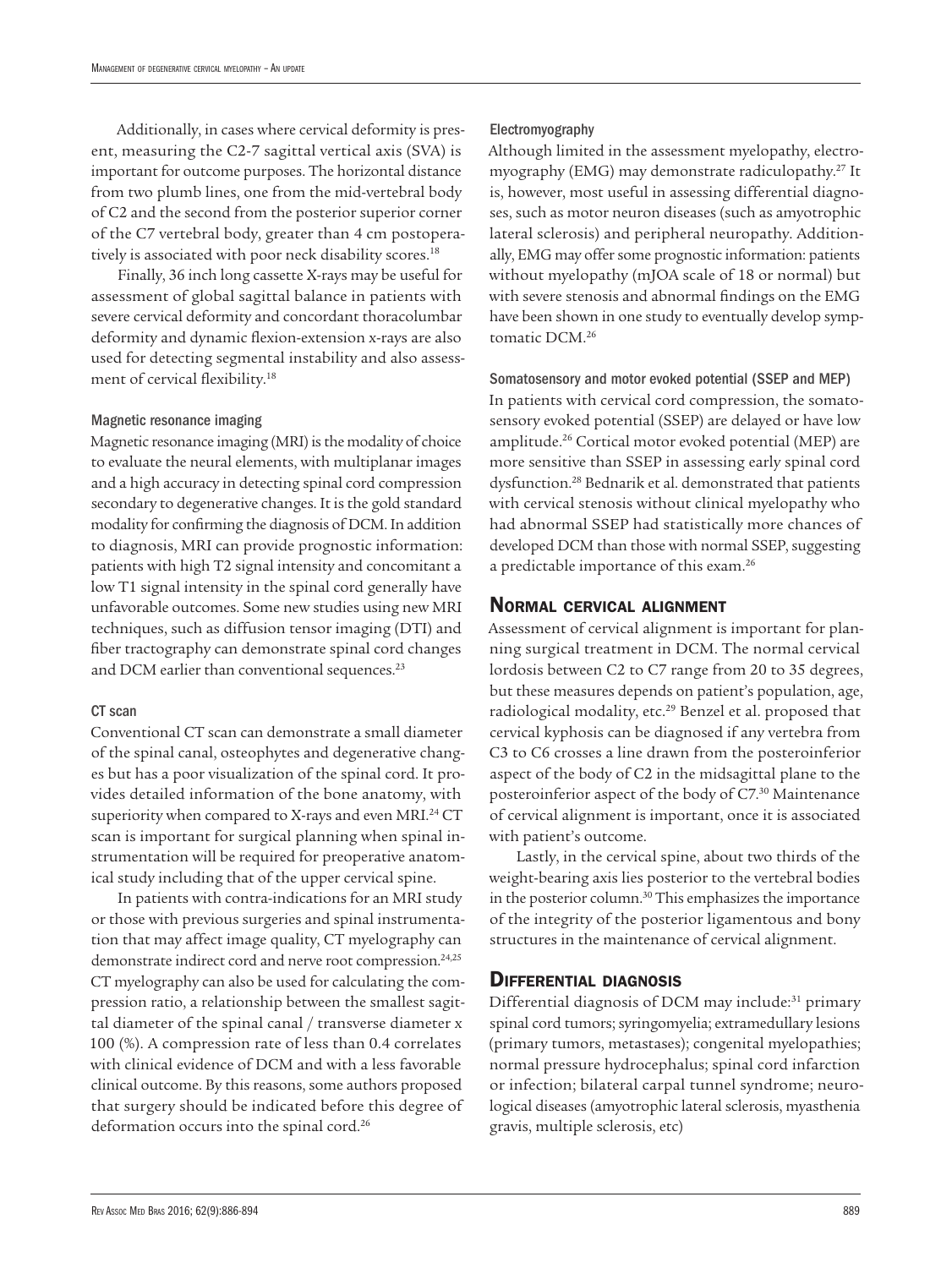A thorough clinical examination, an adequate assessment of patient medical history, and the MRI is critical for differential diagnosis of DCM and other pathologies.

## SURGICAL TREATMENT

In cases with moderate or severe DCM, surgical treatment is clearly indicated as non-operative management will lead to continued, and possibly irreversible, neurological decline. Additionally, although recovery of lost function after surgery is generally uncertain, the best surgical results are generally associated with patients with mild DCM and early symptoms.26 Considering these points, some authors have proposed surgery for all patients with diagnosis of DCM. However, Kadanka et al. have demonstrated that patients with mild DCM were successfully treat (no significant deterioration in the mJOA score, recovery ratio, or timed 10 m walk within either group during the 2 years of follow-up) with close clinical observation in one randomized controlled study comparing conservative *versus* surgery in spondylotic cervical myelopathy.32 Of note, a limitation of this study is that, although patients did not deteriorate, they did not have any clinical improvement with clinical treatment.

The main goals of surgical treatment in DCM are to decompress the spinal cord, maintain or restore cervical alignment and stabilize the involved segments when needed. To achieve these goals, many different surgical techniques were proposed, using anterior, posterior or combined approaches. The choice of each one is based on patient characteristics (age, clinical symptoms, number of involved levels, site of compression, cervical alignment, previous surgeries, patients functional status, bone quality, presence of instability, among others), surgeon's

preference and analysis of risk and benefits of each approach over the other considering the case.

### Surgical approaches

Considering all the surgical goals, we discussed the key components of the most common surgical approaches used to treat DCM, summarized in Table 3.

## Anterior cervical approaches

Anterior cervical surgery is one of the most frequent spinal surgeries performed in the US, mostly commonly used to treat DCM in one, two, or three level disease. The anterior cervical approach was described by Smith and Robinson in 1955.33 It allows an excellent exposure of the ventral aspect of the spinal cord without touching the neural elements. With the anterior cervical approach, it is also possible to perform disc space distraction that can enlarge the neural foramen and the spinal canal, with direct decompression and restoring cervical lordosis.<sup>34,35</sup> The use of autografts or allografts into the disc space is important to achieve fusion.<sup>34,35</sup> Fusion is important to maintain the disc space height without collapse, maintaining cervical lordosis, and also for stabilization of the involved segments, avoiding further new compression.<sup>34,35</sup>

In cases where ventral cord compression involves a significant component of the vertebral body, beyond the disc boundaries, a cervical corpectomy is necessary to adequately decompress the spinal cord, followed by reconstruction and stabilization. An interbody device such as a titanium, PEEK, allograft or autograft (harvest from the iliac crest or fibula) is used for reconstruction and fusion.<sup>34,35</sup> A combination of discectomies and corpectomies can be used according to patient need and sites of compression.<sup>35-37</sup>

## TABLE 3 Main surgical approaches and their variations for treating DCM.

| Anterior cervical approaches                                                                                                        |  |  |
|-------------------------------------------------------------------------------------------------------------------------------------|--|--|
| Discectomy(ies)                                                                                                                     |  |  |
| Corpectomy(ies)                                                                                                                     |  |  |
| Combined discectomy(ies) and corpectomy(ies)                                                                                        |  |  |
| Cervical arthroplasty                                                                                                               |  |  |
| Posterior cervical approaches                                                                                                       |  |  |
| Laminectomy                                                                                                                         |  |  |
| Laminectomy and fusion (instrumented or not)                                                                                        |  |  |
| Laminoplasty                                                                                                                        |  |  |
| Open-door or unilateral technique                                                                                                   |  |  |
| Double door laminoplasty (also known as French door laminoplasty, spinous process-splitting, midline opening or T-saw laminoplasty) |  |  |
|                                                                                                                                     |  |  |

DCM: degenerative cervical myelopathy.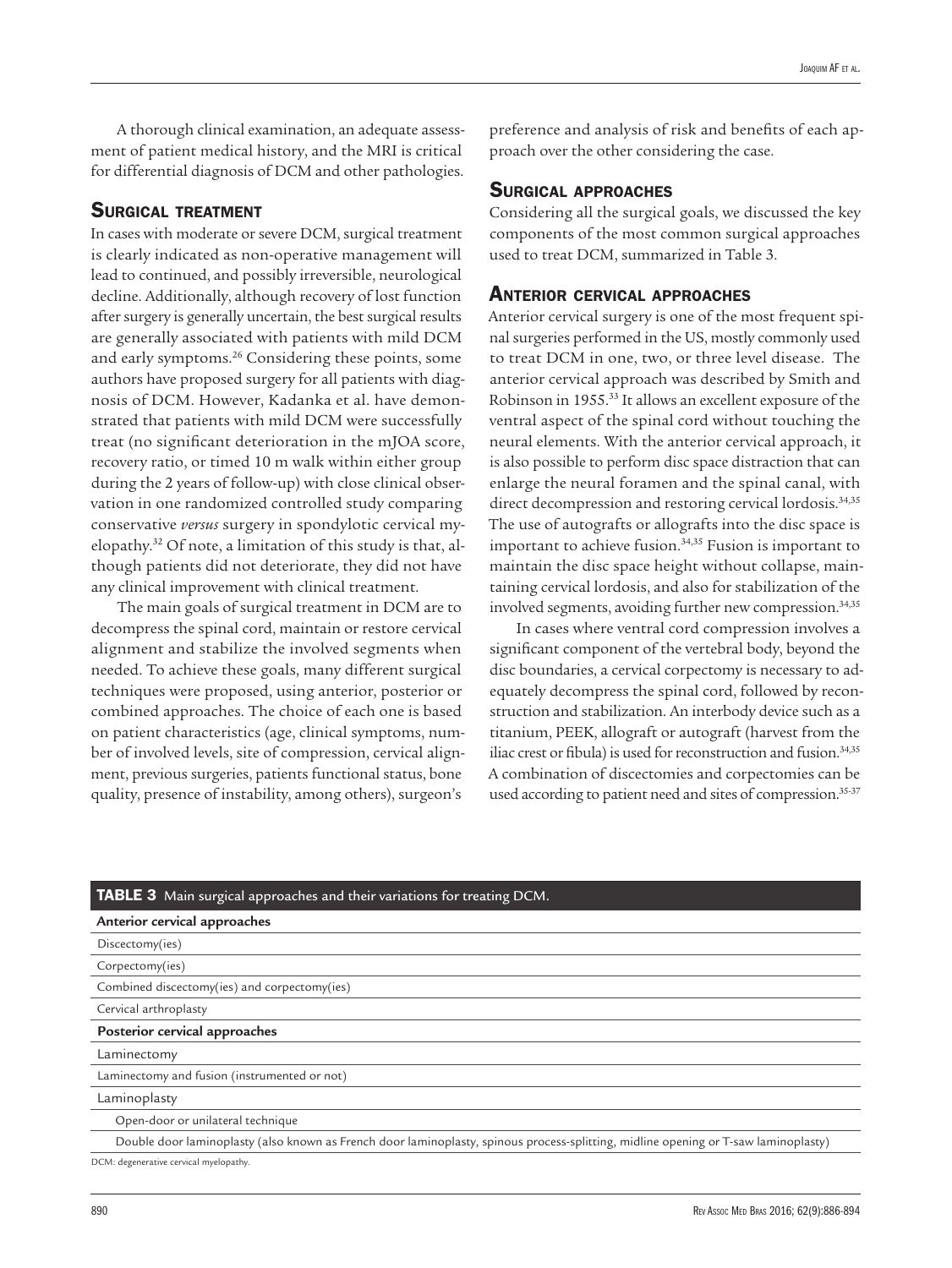Comparison of anterior discectomies *versus* corpectomy Clinical outcomes [JOA, visual analog sclace (VAS) for arm and neck pain] for two levels discectomies were comparable with one level corpectomy when both options are feasible.38 However, anterior cervical corpectomy and fusion (ACCF) had a higher operative time and bleeding amount compared with discectomies.38 Additionally, discectomies obtained better improvements in segmental height and postoperative cervical lordosis when compared with corpectomy.38,39 Of note, although corpectomies may have a lower rate of pseudoarthrosis than multilevel discectomies, because of the fewer bone graft interfaces, there was a higher stress on bone screws compared with discectomy. The choice of one approach over the other depends on surgeons' preference and patient's radiological findings.

#### Cervical arthroplasty

Cervical arthroplasty is also an alternative for treating one or even two levels DCM secondary to degenerative disc disease, especially those secondary to disc herniation. The best surgical candidates are younger patients, without facet joints arthritis and preserved cervical motion.<sup>40</sup> The rationale for performing a cervical arthroplasty instead of fusion is to preserve segmental motion and avoid adjacent level disease, even though this has been questioned since heterotopic ossification may occur in up to 50% of the cases and ASD has not been shown to be decreased by cervical arthroplasty in long term outcomes. Both anterior cervical anterior discectomy and fusion (ACDF) and cervical arthroplasty are effective to treat disc herniation in DCM.40 When performing a cervical arthroplasty, surgeons may be aware that an inadequate decompression may lead to recurrence of myelopathic symptoms.

# Posterior cervical approaches

The posterior cervical approach is a straightforward alternative to decompress the spinal cord and nerve roots with direct visualization.<sup>41</sup> However, unlike the anterior cervical approach, posterior approaches require a preoperative lordotic or straight cervical alignment.<sup>41</sup> Rigid local or global kyphosis is a contraindication for posterior decompression, as the spinal cord remains compressed and stretched by the anterior elements.<sup>41</sup> Posterior approaches avoid certain complications that are more common with anterior approaches, such as dysphagia, dysphonia and injury to the esophagus and carotid sheath contents.<sup>41</sup>

### Cervical laminectomy

The oldest and most traditional posterior cervical surgery is a decompressive laminectomy.<sup>41</sup> It is based on direct decompression of the spinal canal, enlarging its anteroposterior diameter. Posterior approaches can directly decompress the posterior elements such as the ligamentum flavum, posterior bone, facet hypertrophy and also indirectly decompress the ventral elements, shifting the spinal cord posteriorly.41,42

However, as stated previously, the main disadvantages of cervical laminectomy are the inability to access ventral pathologies, such as disc herniation and anterior osteophytes, and the high risk of cervical deformity (postoperative kyphosis), which can result in cervical pain and late neurological deterioration.<sup>41</sup> Another complication of an isolated cervical laminectomy is post-laminectomy membrane that may cause recurrent stenosis.

## Cervical laminectomy and instrumented fusion

The incidence of post-operative kyphosis after cervical laminectomy may be as high as 50%, and dependent on many factors, such as preoperative deformity, the presence of segmental instability, removal C2 and/or C7 lamina, extensive laminectomies, wide facetectomies and younger age.<sup>41,43</sup> Due to the risk of post-operative instability, concomitant instrumented fusion is advocated as a prophylactic maneuver for avoiding deformity and its consequences, especially when treating multilevel spinal cord compression.<sup>41,42</sup>

Similarly to a standard laminectomy, posterior instrumentation requires a lordotic or at least straight cervical spine alignment. A wide range of modern surgical techniques of instrumentation were described for the cervical spine, such as lateral mass and pedicle screws, laminar screws, pars screws for C2, among many others.<sup>41,44</sup> Cervical instrumentation may also avoid a new compression due to instability in the decompressed site. Disadvantages may include increasing surgical time and cost, implant related complications and loss of cervical range of motion, potentially increasing the chances of adjacent level disease below and above the fixed levels.<sup>41</sup>

#### Cervical laminoplasty

Laminoplasty is a surgical technique proposed in the early 1970's by Japanese surgeons for the treatment of ossification of the posterior longitudinal ligaments (OPLL) and congenital cervical stenosis.45,46 The goal is to enlarge the cervical spine canal and avoid post-operative kyphosis but also to preserve motion at the treated levels. This motion preservation is the potential advantage of laminoplasty compared with laminectomy and instrumented fusion, which can potentially avoid the complications associated with arthrodesis.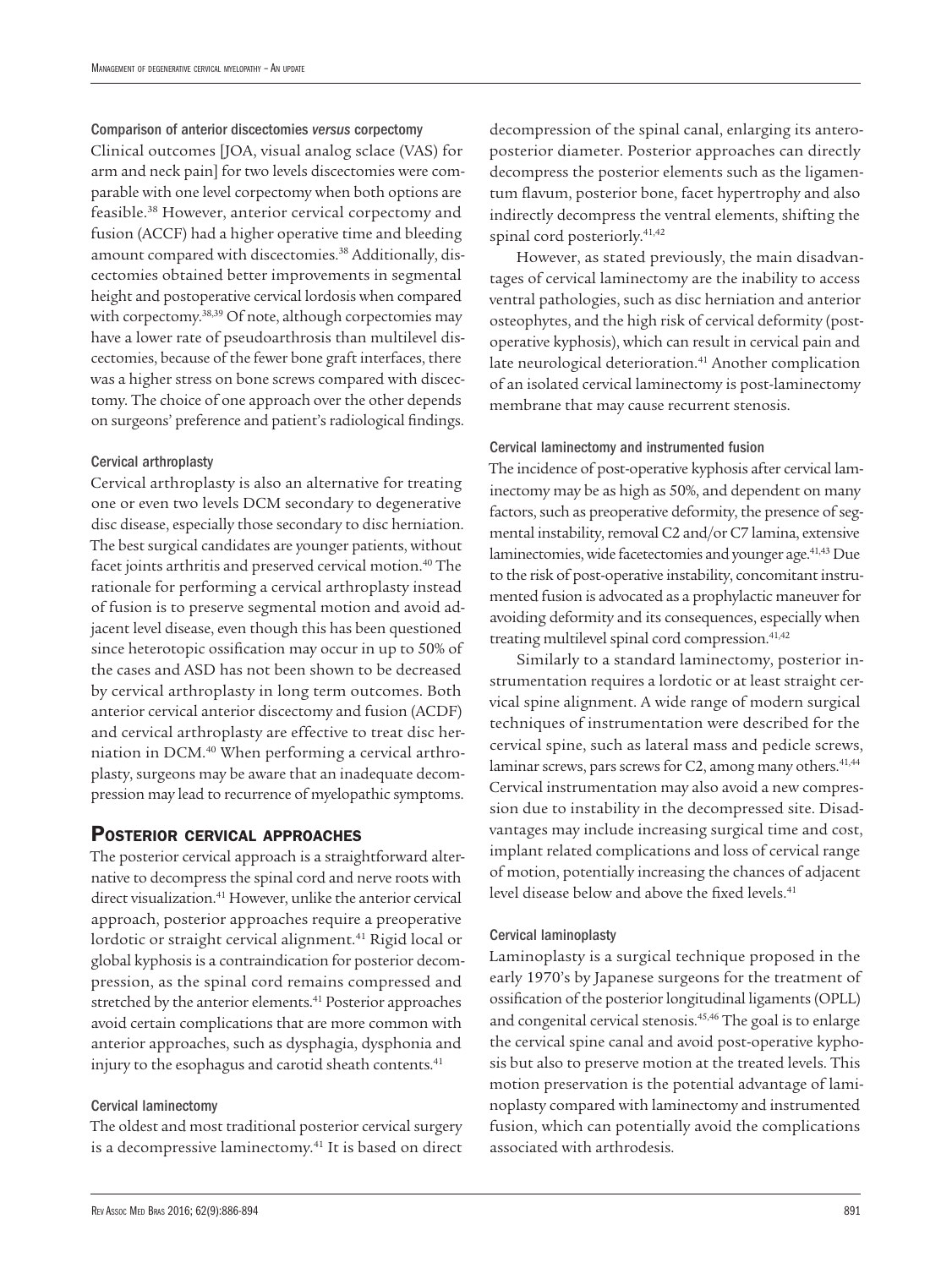A multitude of surgical procedures for expandable laminoplasty were described, but we can group them in two main techniques: 45,46

- 1. open-door or unilateral technique; and
- 2. double door laminoplasty (also known as French door, spinous process-splitting, midline opening or T-saw laminoplasty).

The open door technique is based on open the lamina in one side (generally the most symptomatic one or with radicular symptoms) and hinge the contra-lateral side, wherein a greenstick fracture is performed. The lamina can be maintained in the open position with sutures or miniplates (that offers immediate stability). In contrast, the double door expands the spinal cord symmetrically by opening the midline with a split of the spinous processes and hinging both the left and right hemilaminae. The midline laminar splits can be opened with laminar spreaders or bone graft.<sup>41,45,46</sup>

While laminoplasty offers advantages over cervical fusion, it is not indicated for all patients. It does not address neck pain and may even cause worsening symptoms compared with anterior approaches, with extensive posterior muscle denervation. It is contra-indicated in patients with loss of cervical lordosis and with segmental instability. Complications of laminoplasty may include C5 palsy (5 to 12%), cervical axial pain, decreasing in cervical range of motion (ROM), and progression of OPLL.<sup>28,41,46</sup>

Interestingly, although C5 palsy is associated classically with posterior decompression, Gandhoke reported that the incidence of C5 palsy was similar comparing anterior cervical corpectomy (31 cases) *versus* posterior laminoplasty (31 cases as well).<sup>47</sup> There were two cases of C5 nerve root pareses in each group (p=1). There was no differences between the complication or reoperation rates between the two groups (p=0.184 and p=0.238, respectively). This study, however, was underpowered to assess different complication rates.

Finally, laminoplasty requires some stabilization to maintain the lamina in a new expanded position. The hardware for laminar fixation may increase the cost of the procedure (such as titanium implants) and also add potential complications (such as lamina migration, non union, hardware subsidence, etc). Lastly, there is a risk of laminar door closure with recurrence of neurological symptoms.

# Comparison of anterior *versus* posterior approaches for multilevel DCM

Both anterior and posterior approaches are associated with improvement in patients' final neurological outcomes in DCM. Some systematic reviews reported that there was a trend towards better postoperative neural function with anterior approaches, possibly explained by the fact that anterior surgery is generally proposed for several forms of the disease. However, the recovery rate was similar between both according to systematic reviews with meta-analysis.<sup>48</sup> Of note, multilevel anterior cervical decompression and fusion had a higher rate of complications compared with posterior surgery.48

Fehlings et al. performed a prospective observational multicenter study of 264 patients comparing the anterior and posterior surgical approaches to treat DCM.<sup>49</sup> The choice of each approach was at the discretion of the surgeon and a follow-up rate of 87% was obtained. Outcome measures included the mJOA scale, Nürick scale, the Neck Disability Index and SF-36 Health Survey *version* 2 Physical and Mental Component Scores. A total of 169 patients were treated anteriorly and 95 received a posterior cervical surgery. DCM patients who underwent anteriorly cervical surgery were younger and had less severe myelopathy (as defined by the mJOA and Nürick scores). Both groups had similar baseline Neck Disability Index and SF-36, but the mJOA was lower in the posterior approach group. The extent of improvement in the Nürick scale, Neck Disability Index, SF-36 *version* 2 Physical Component Score, and SF-36 *version* 2 Mental Component Score were similar between the groups, although the mJOA improvement was lower in the anterior group (2.47 *vs.* 3.62, respectively, p<0.01). They concluded that, although patients who underwent anterior cervical approach were younger and had less severe DCM, both treatments had similar efficacy in the treatment of DCM.

## Combined anterior-posterior approaches

In selected cases, a combined anterior-posterior or posterior-anterior approach can be used. The indications for combined approaches include patients requiring osteotomies for releasing the spine, patients with high risk for hardware failure, such as those with severe osteoporosis, and patients with a failure of a previous surgical approach (generally an anterior approach).41,50-52 Combined approaches may add morbidity of both anterior and posterior surgeries, but must be considered in some challenging cases to successfully achieve the goals of surgery (decompression, stability and good cervical alignment). Of note, patients with 2-stage surgery are at an increased risk of experiencing major complications as they typically have more extensive degenerative pathology.

## **CONCLUSION**

Cervical spondylotic myelopathy is the most common cause of spinal cord dysfunction in adult patients. The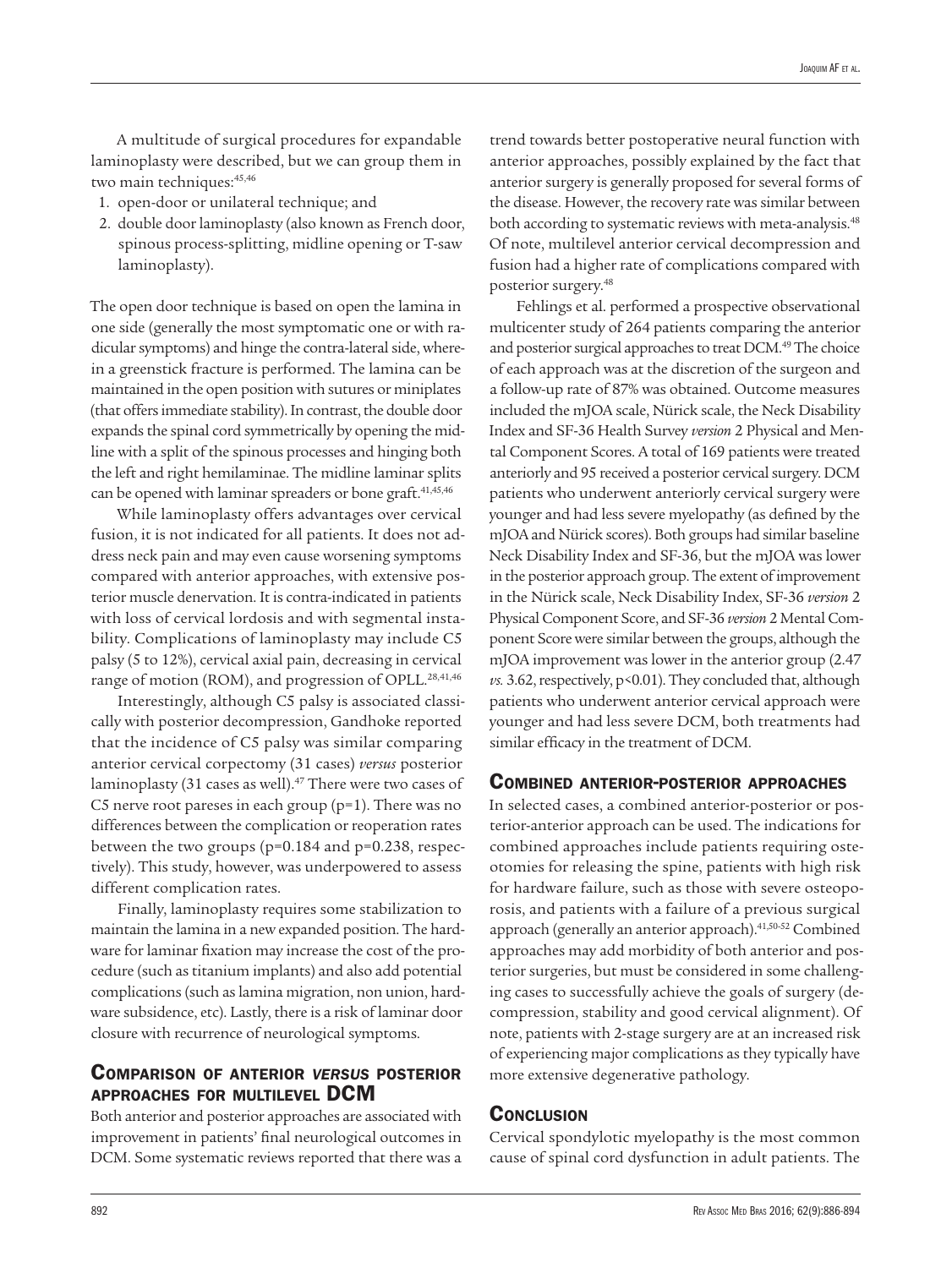diagnosis is made clinically and confirmed with a cervical MRI. The severity of the DCM can be objectively assessed using the mJOA and the Nürick scale, the most commonly used scoring for cervical myelopathy.

Surgical treatment is the main treatment modality. The main goals of surgery are to decompress the spinal cord, maintain stability and achieve a good cervical alignment with an anticipated outcome of neurological preservation or improvement. The choice of one approach over the other depends on patient's characteristics (such as number of involved levels, site of compression, cervical alignment, previous surgeries, bone quality, presence of instability, among others) and surgeon's preference.

Spine surgeons must understand the advantages and disadvantages of all surgical techniques to choose the best surgery for each patient to optimize the final outcome. Further comparative studies are necessary to attest the superiority and differential risks of one approach over the other when multiple options are available.

No funds were received in support of this study. No benefits in any form have been or will be received from a commercial party directly or indirectly related to the subject of this manuscript. The authors have no financial interest in the subject of this article. The manuscript submitted does not contain information about medical device(s).

# Resumo

Manejo da mielopatia cervical degeneratiiva – Uma atualização

**Introdução:** a mielopatia cervical degenerativa (MCD) é uma das causas mais comuns de disfunção medular em adultos. Os pacientes em geral apresentam declínio neurológico lento e progressivo, ou deterioração escalonada. No presente artigo, discutimos os mais importantes fatores envolvidos no manejo da MCD, incluindo considerações sobre os aspectos relacionados à escolha da abordagem cirúrgica.

**Método:** realizou-se extensa revisão da literatura de artigos *peer-reviewed* relacionados ao tema.

**Resultados:** embora o diagnóstico seja realizado clinicamente, a ressonância magnética (RM) é o estudo de imagem de escolha para confirmá-lo e excluir eventuais diagnósticos diferenciais. A gravidade do quadro clínico pode ser avaliado utilizando-se diferentes escalas, como a modified Japanese Orthopedic Association (mJOA) ou a de Nürick, provavelmente as mais comuns. Uma vez que

a melhora clínica espontânea é rara, a cirurgia é a principal forma de tratamento, em uma tentativa de evitar dano neurológico adicional ou deterioração e, potencialmente, aliviar alguns sintomas e melhorar a função dos pacientes. Abordagens cirúrgicas por via anterior, posterior ou combinada podem ser usadas para descomprimir o canal, concomitantemente a técnicas de fusão. A escolha da abordagem depende das características dos pacientes (número de segmentos envolvidos, local de compressão, alinhamento cervical, cirurgias prévias, qualidade óssea, presença de instabilidade, entre outras), além da preferência e experiência do cirurgião.

**Conclusão:** os cirurgiões de coluna devem compreender as vantagens e desvantagens de todas as técnicas cirúrgicas para escolher o melhor procedimento para seus pacientes. Estudos futuros comparando as abordagens são necessários para orientar o cirurgião quando múltiplas opções forem possíveis.

**Palavras-chave:** mielopatia cervical, mielopatia espondilótica, abordagem cirúrgica, abordagem anterior, abordagem posterior.

## **REFERENCES**

- 1. Barnes MP, Saunders M. The effect of cervical mobility on the natural history of cervical spondylotic myelopathy. J Neurol Neurosurg Psychiatry. 1984; 47(1):17-20.
- 2. Matz PG, Anderson PA, Holly LT, Groff MW, Heary RF, Kaiser MG, et al.; Joint Section on Disorders of the Spine and Peripheral Nerves of the American Association of Neurological Surgeons and Congress of Neurological Surgeons. The natural history of cervical spondylotic myelopathy. J Neurosurg Spine. 2009; 11(2):104-11.
- 3. Bernhardt M, Hynes RA, Blume HA, White AA 3rd. Current concepts review. Cervical spondylotic myelopathy. J. Bone Joint Surg Am. 1993; 75(1):119- 28.
- 4. Whitecloud TS 3rd. Anterior surgery for cervical spondylotic myelopathy. Smith-Robinson, Cloward, and vertebrectomy. Spine (Phila Pa 1976). 1988; 13(7):861-3.
- 5. Ito T, Oyanagi K, Takahashi H, Takahashi HE, Ikuta F. Cervical spondylotic myelopathy. Clinicopathologic study on the progression pattern and thin myelinated fibers of the lesions of seven patients examined during complete autopsy. Spine (Phila Pa 1976) 1996; 21(7):827-33.
- 6. Sadasivan KK, Reddy RP, Albright JA. The natural history of cervical spondylotic myelopathy. Yale J Biol Med. 1993; 66(3):235-42.
- 7. LaRocca H. Cervical spondylotic myelopathy: natural history. Spine (Phila Pa 1976). 1988; 13(7):854-5.
- 8. Lees F, Tumer JWA. Natural history and prognosis of cervical spondylosis. Br Med J. 1963; 2(5373):1607-10.
- 9. Montgomery DM, Brower RS. Cervical spondylotic myelopathy. Clinical syndrome and natural history. Orthop Clin North Am. 1992; 23(3):487-93.
- 10. Nurick S. The natural history and the results of surgical treatment of the spinal cord disorder associated with cervical spondylosis. Brain. 1972; 95:101-8.
- 11. Harrop JS, Naroji S, Maltenfort M, Anderson DG, Albert T, Ratliff JK, et al. Cervical myelopathy: a clinical and radiographic evaluation and correlation to cervical spondylotic myelopathy. Spine (Phila Pa 1976). 2010; 15(6):620-4.
- 12. Japanese Orthopaedic Association. Japanese Orthopaedic Association scoring system for cervical myelopathy (17–2 version and 100 version). J Jpn Orthop Assoc. 1994; 68:490-503.
- 13. Nurick S. The pathogenesis of the spinal cord disorder associated with cervical spondylosis. Brain. 1972; 95(1):87-100.